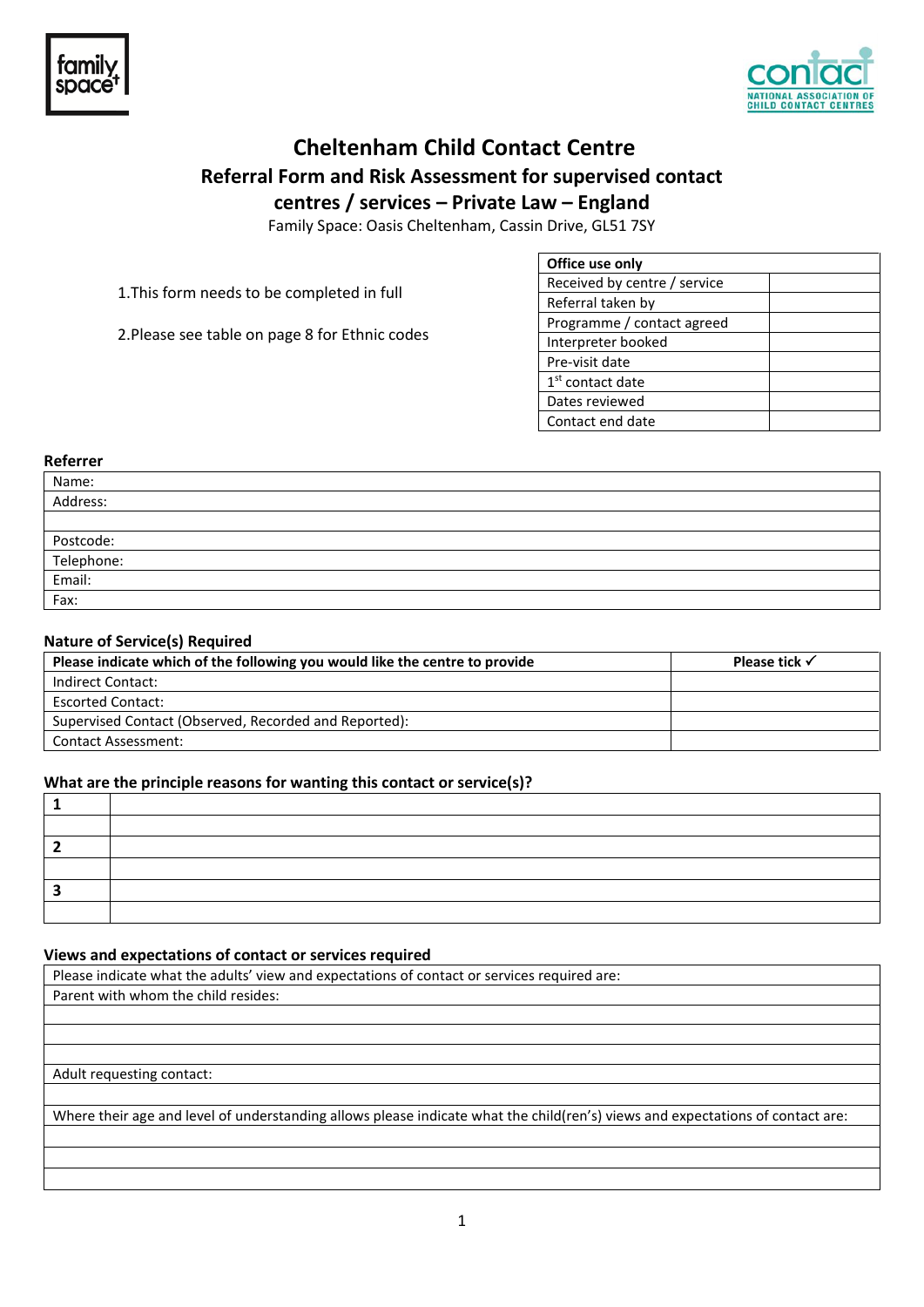# **Child(ren)**

| Name(s)                          | Age | Date of birth | Male/Female | <b>Ethnicity</b> |
|----------------------------------|-----|---------------|-------------|------------------|
|                                  |     |               |             |                  |
|                                  |     |               |             |                  |
|                                  |     |               |             |                  |
|                                  |     |               |             |                  |
| Who do the child(ren) live with? |     |               |             |                  |
| Who has parental responsibility? |     |               |             |                  |

## **Adult with whom the child(ren) lives**

| Name:                       | Ethnicity: |
|-----------------------------|------------|
| Relationship to child(ren): |            |
| Address:                    |            |
|                             |            |
| Postcode:                   |            |
| Telephone:                  | Mobile:    |
| Email:                      |            |

### **New Partner**

| Does the adult with whom the child(ren). | Yes  |
|------------------------------------------|------|
| ) live have a new partner :              | ' No |
| Name:                                    |      |

# **Confidentiality**

| Can the adult with whom the children live know or be given contact details relating to the | Yes / No |
|--------------------------------------------------------------------------------------------|----------|
| adult requesting contact?                                                                  |          |
| Details:                                                                                   |          |
|                                                                                            |          |
|                                                                                            |          |

# **Adult requesting contact / services**

| Name:                       | Ethnicity: |
|-----------------------------|------------|
| Relationship to child(ren): |            |
| Address:                    |            |
|                             |            |
| Postcode:                   |            |
| Telephone:                  | Mobile:    |
| Email:                      |            |

### **New Partner**

| Does the adult requesting contact | ' No |
|-----------------------------------|------|
| services                          | ۷ρς  |
| have a new partner?               | ີ    |
| Name:                             |      |

## **Confidentiality**

| Can the adult requesting contact / services know or be given contact details relating to the | Yes / No |
|----------------------------------------------------------------------------------------------|----------|
| adult requesting contact?                                                                    |          |
| Details:                                                                                     |          |
|                                                                                              |          |
|                                                                                              |          |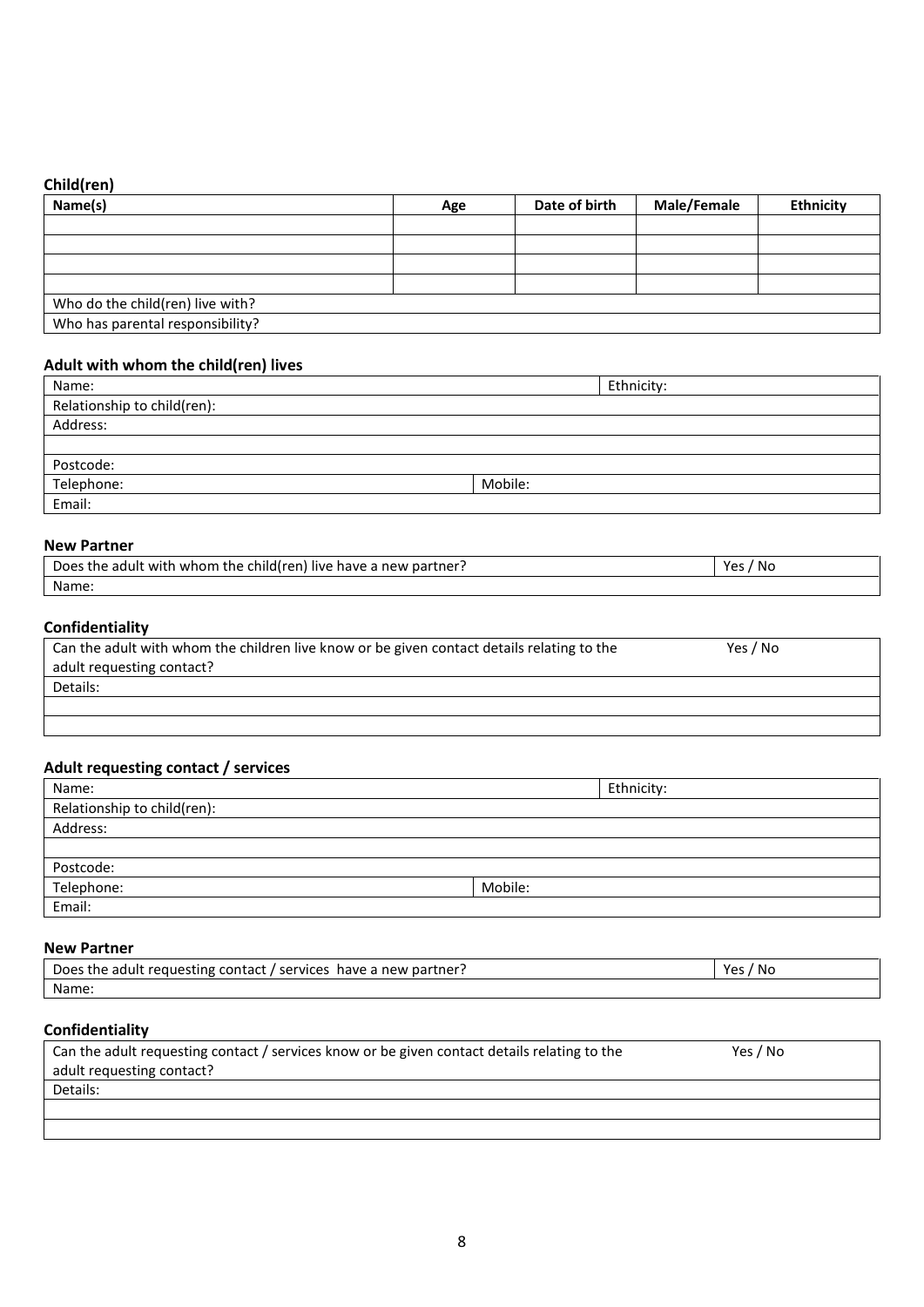## **Solicitors**

| Is contact with either party's solicitor necessary? | Yes / No |
|-----------------------------------------------------|----------|
| If yes please indicate why?                         |          |
|                                                     |          |
|                                                     |          |

# **Adult with whom the child(ren) live**

| <b>Solicitors Name:</b> |         |
|-------------------------|---------|
| Practice:               |         |
| Address:                |         |
|                         |         |
| Postcode:               | Email:  |
| Telephone:              | Mobile: |

# **Adult Requesting contact / services**

| <b>Solicitors Name:</b> |         |
|-------------------------|---------|
| Practice:               |         |
| Address:                |         |
|                         |         |
| Postcode:               | Email:  |
| Telephone:              | Mobile: |

## **Previous contact**

| When and where did contact last take place?        |
|----------------------------------------------------|
|                                                    |
| Who was involved in this contact?                  |
|                                                    |
|                                                    |
| Why did it breakdown?                              |
|                                                    |
|                                                    |
| Has this family ever used another centre? Yes / No |
| Name of centre and dates used:                     |
|                                                    |
| Why did the contact end at this centre?            |

# **Proposals for services /contact**

| <b>Number of sessions required:</b>     |          |
|-----------------------------------------|----------|
| Specified in a court order:             |          |
|                                         | Yes / No |
|                                         |          |
| Agreed by all parties:                  | Yes / No |
| Frequency of sessions required:         |          |
| Specified in a court order:             |          |
|                                         | Yes / No |
| Agreed by all parties:                  | Yes / No |
| Length of sessions requested / required |          |
| Specified in a court order:             |          |
|                                         | Yes / No |
| Agreed by all parties:                  | Yes / No |
| Preferred start date to commence:       |          |
| Specified in a court order:             |          |
|                                         | Yes / No |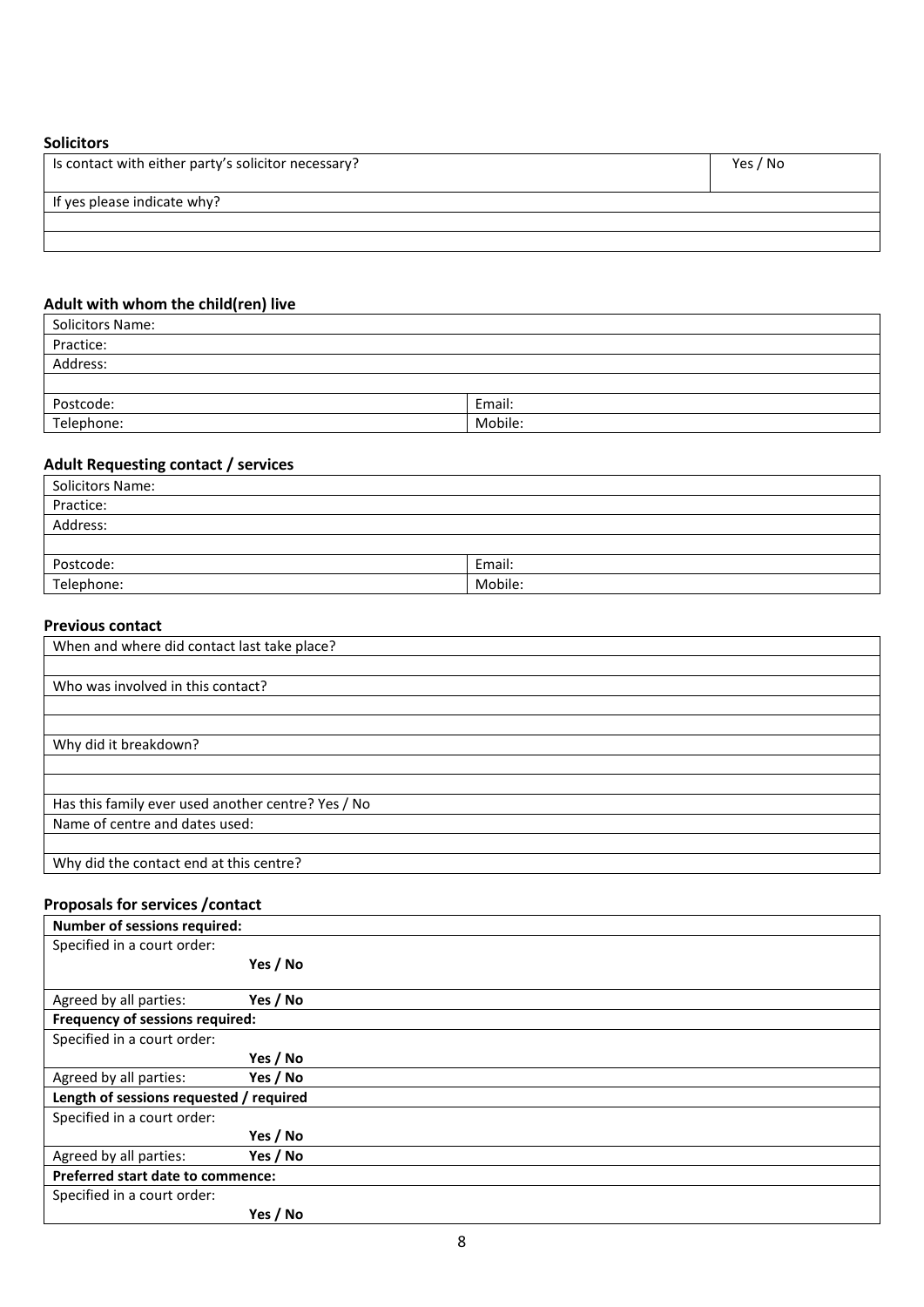| Agreed by all parties:                 | Yes / No |  |
|----------------------------------------|----------|--|
| Who will bring / collect the children? |          |  |
| Specified in a court order:            |          |  |
|                                        | Yes / No |  |
| Agreed by all parties:                 | Yes / No |  |

| Are the parents and other adults involved in the contact willing to meet?                            |          |          | Yes / No |
|------------------------------------------------------------------------------------------------------|----------|----------|----------|
| Specified in a court order:                                                                          | Yes / No |          |          |
| Agreed by all parties:                                                                               | Yes / No |          |          |
| If the parents and other adults involved in the contact are not willing to meet please indicate why? |          |          |          |
|                                                                                                      |          |          |          |
|                                                                                                      |          |          |          |
| Can the child(ren) be taken out of the centre?                                                       |          | Yes / No |          |
| If yes, please indicate what has been agreed or ordered by the court:                                |          |          |          |
|                                                                                                      |          |          |          |

| Are there any other adults and or child(ren) allowed to participate in contact? |          | Yes / No |
|---------------------------------------------------------------------------------|----------|----------|
| Names of adults:                                                                |          |          |
| Relationship to child(ren):                                                     |          |          |
| Names of child(ren):                                                            |          |          |
| Relationship to child(ren) involved in service / contact:                       |          |          |
| Specified in a Court Order:                                                     | Yes / No |          |
| Agreed by all parties:                                                          | Yes / No |          |

## **Additional information**

Are there any other arrangements or agreements relating to the taking of photographs, exchange of gifts for the children? **Yes / No**

### **Health and medical requirements**

| Do any of the children or adults involved in the contact or services have any special needs or requirements relating to illness, |
|----------------------------------------------------------------------------------------------------------------------------------|
| impairment, allergies, special needs or other? (please specify)                                                                  |
| Children:                                                                                                                        |
|                                                                                                                                  |
| Adults:                                                                                                                          |

# **Language / interpreter requirements**

| Will an interpreter be required?              | Yes / No |
|-----------------------------------------------|----------|
| Language spoken:                              |          |
| Who will provide and pay for the interpreter? |          |
|                                               |          |
|                                               |          |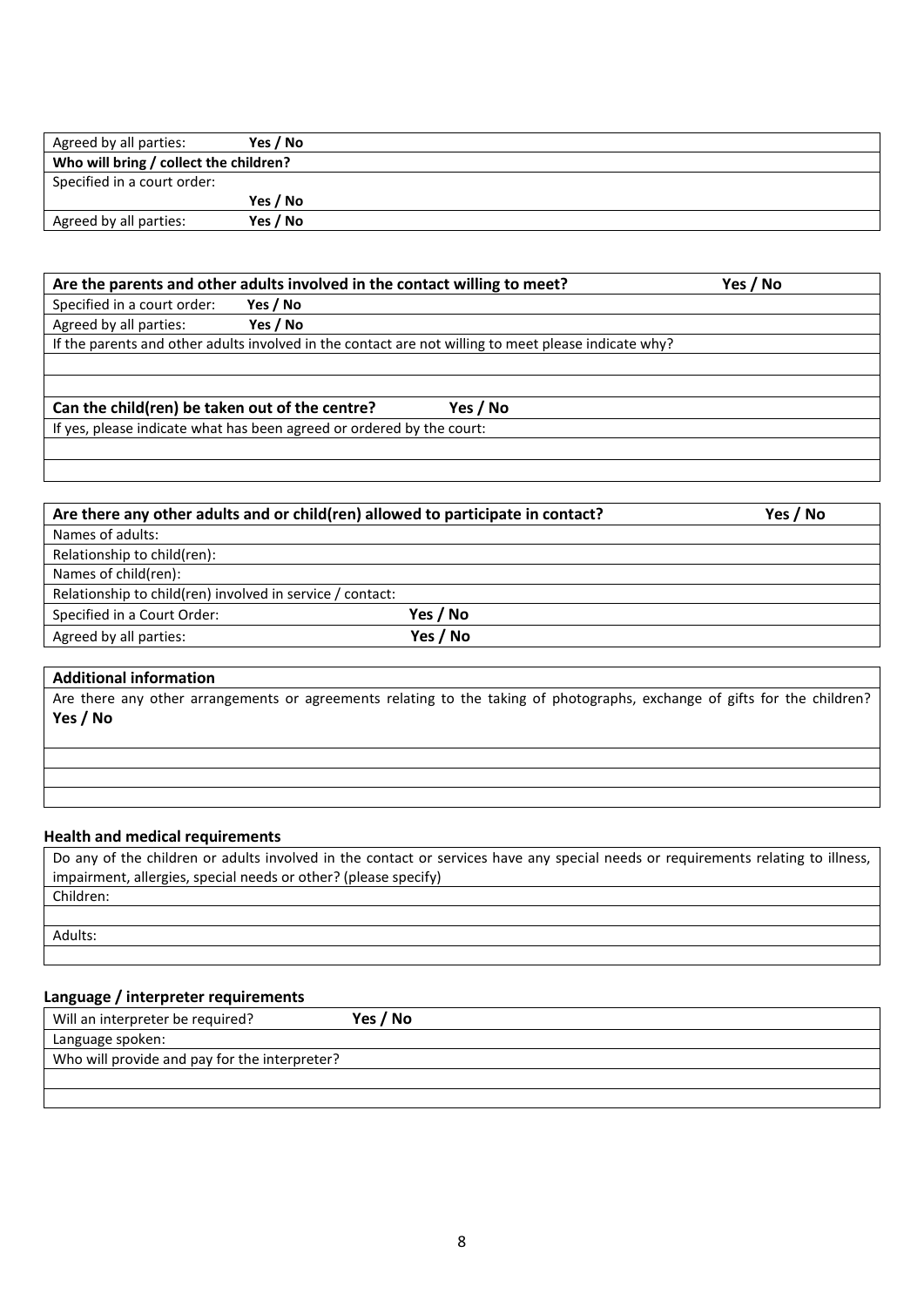### **Court Orders**

**Name(s) of child(ren) or adult(s) to whom the order relates:**

**Type of order (care, residence, contct, parental responsibility, specific issues, prohibited steps, injunctions or other), please specify:**

**Court making order:**

**Date order made:**

**Date of next court hearing:**

## **Previous Convictions / findings of Fact**

Please give full details of any offences or findings of fact involving children, domestic abuse, sexual offences, drugs, arson and firearms Name of adult to whom conviction relates:

Nature of conviction:

Details of conviction:

Date of conviction:

### **Local Authority involvement**

| Does one or more local authority Children's Services Departments know the family? | Yes / No |
|-----------------------------------------------------------------------------------|----------|
| Name of authority:                                                                |          |
| Name of worker:                                                                   |          |
| Child(ren) involved:                                                              |          |
| Nature of involvement:                                                            |          |
| Dates of involvement:                                                             |          |

| Are any of the children involved in the proposed contact or services currently subject to a Child Protection Register | Yes / No |
|-----------------------------------------------------------------------------------------------------------------------|----------|
| Child(rens) name(s):                                                                                                  |          |
| Category                                                                                                              |          |
| Date registered:                                                                                                      |          |
| Date of next conference:                                                                                              |          |

| Are any of the children involved in the proposed contact or services currently subject to SEN plans? | Yes / No |
|------------------------------------------------------------------------------------------------------|----------|
| Child(rens) name(s):                                                                                 |          |
| Specific behavioural / learning difficulties:                                                        |          |
|                                                                                                      |          |
|                                                                                                      |          |
|                                                                                                      |          |
| Date registered:                                                                                     |          |

What other agencies are the family known to and / or been involved with? Name of agency: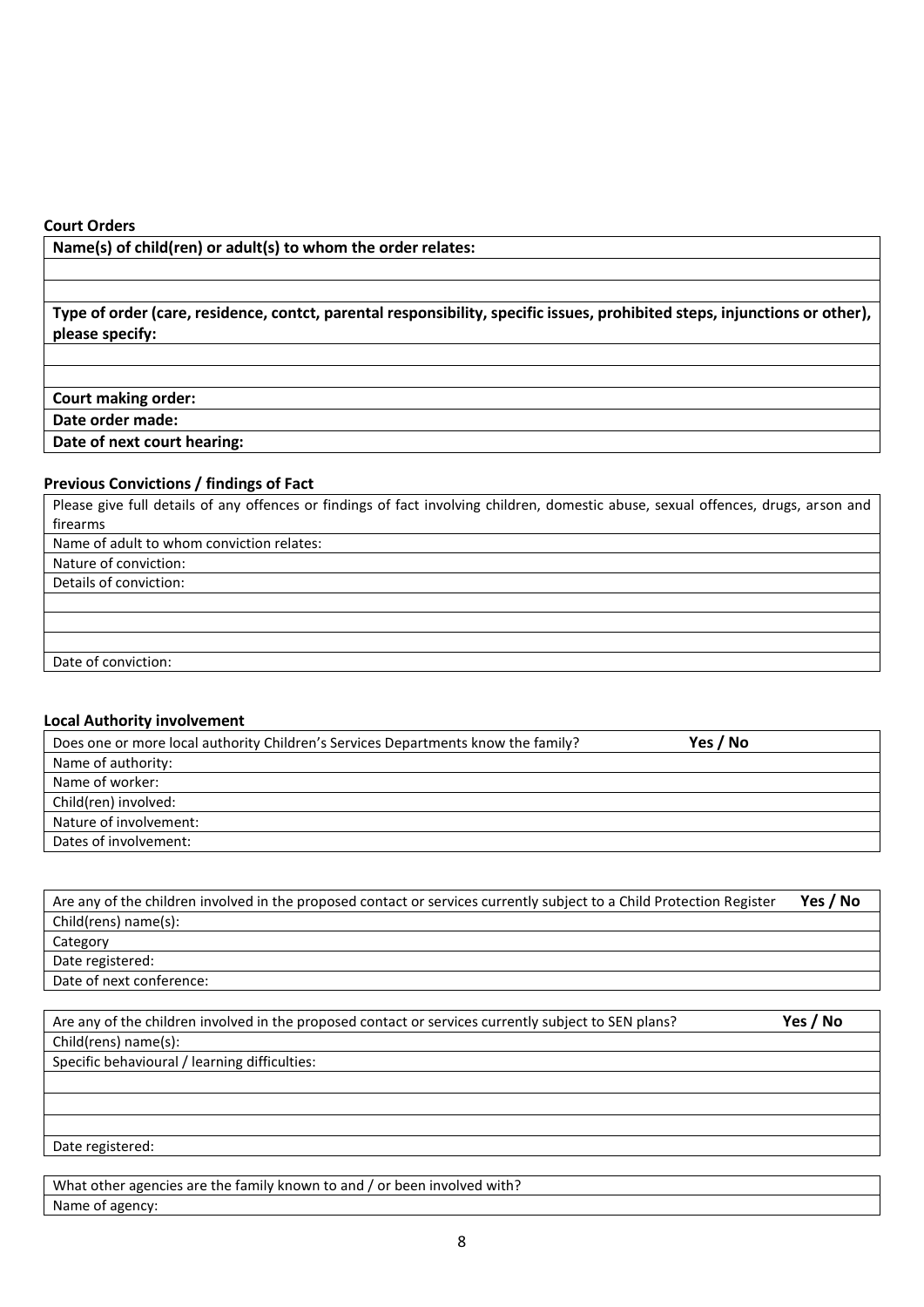| Name of worker:        |  |
|------------------------|--|
| Nature of involvement: |  |
| Dates of involvement:  |  |

### **Risk Assessment**

Please indicate which of the following have affected or are continuing to affect the family you are referring and what is the current level of risk:

| <b>Safeguarding children</b>               | Yes / No / Allegation | <b>High</b> | Low | <b>None</b> |
|--------------------------------------------|-----------------------|-------------|-----|-------------|
| Physical Abuse Sexual Abuse                |                       |             |     |             |
| <b>Emotional Abuse</b>                     |                       |             |     |             |
| Neglect                                    |                       |             |     |             |
| <b>Risk of Abduction</b>                   |                       |             |     |             |
| Other potential concerns                   |                       |             |     |             |
| <b>Domestic Abuse</b>                      |                       |             |     |             |
| <b>Conflict Between Parents</b>            |                       |             |     |             |
| <b>Alcohol Abuse</b>                       |                       |             |     |             |
| Drug / Substance Abuse                     |                       |             |     |             |
| <b>Mental Health Issues</b>                |                       |             |     |             |
| <b>Cultural Issues</b>                     |                       |             |     |             |
| Religious Issues                           |                       |             |     |             |
| Immigration / Asylum                       |                       |             |     |             |
| <b>Financial Issues</b>                    |                       |             |     |             |
| Medical Condition Adult / Child            |                       |             |     |             |
| Physical Impairments Adult / Child         |                       |             |     |             |
| Leaning Difficulties Adult / Child         |                       |             |     |             |
| <b>Parenting Skills:</b>                   |                       |             |     |             |
| Involvement of other family members in the |                       |             |     |             |
| contact                                    |                       |             |     |             |
| Risk of Violence Towards Staff             |                       |             |     |             |
| Risk of Self Harm                          |                       |             |     |             |
| Other (please specify)                     |                       |             |     |             |

## **Additional Information**

Where you have identified an area of concern please provide information relating to:

- The nature and extent of the concern;
- The families / parties awareness of the concern;
- The families / parties motivation to change;
- The families / parties capacity to change;
- The involvement of any other agencies;
- The impact of the concern upon the child(ren) in relation to any contact or services being provided.

### **Area of concern 1**

Nature and extent of concern:

Families / parties awareness of concern:

Families / parties motivation to change:

### Families / parties capacity to change: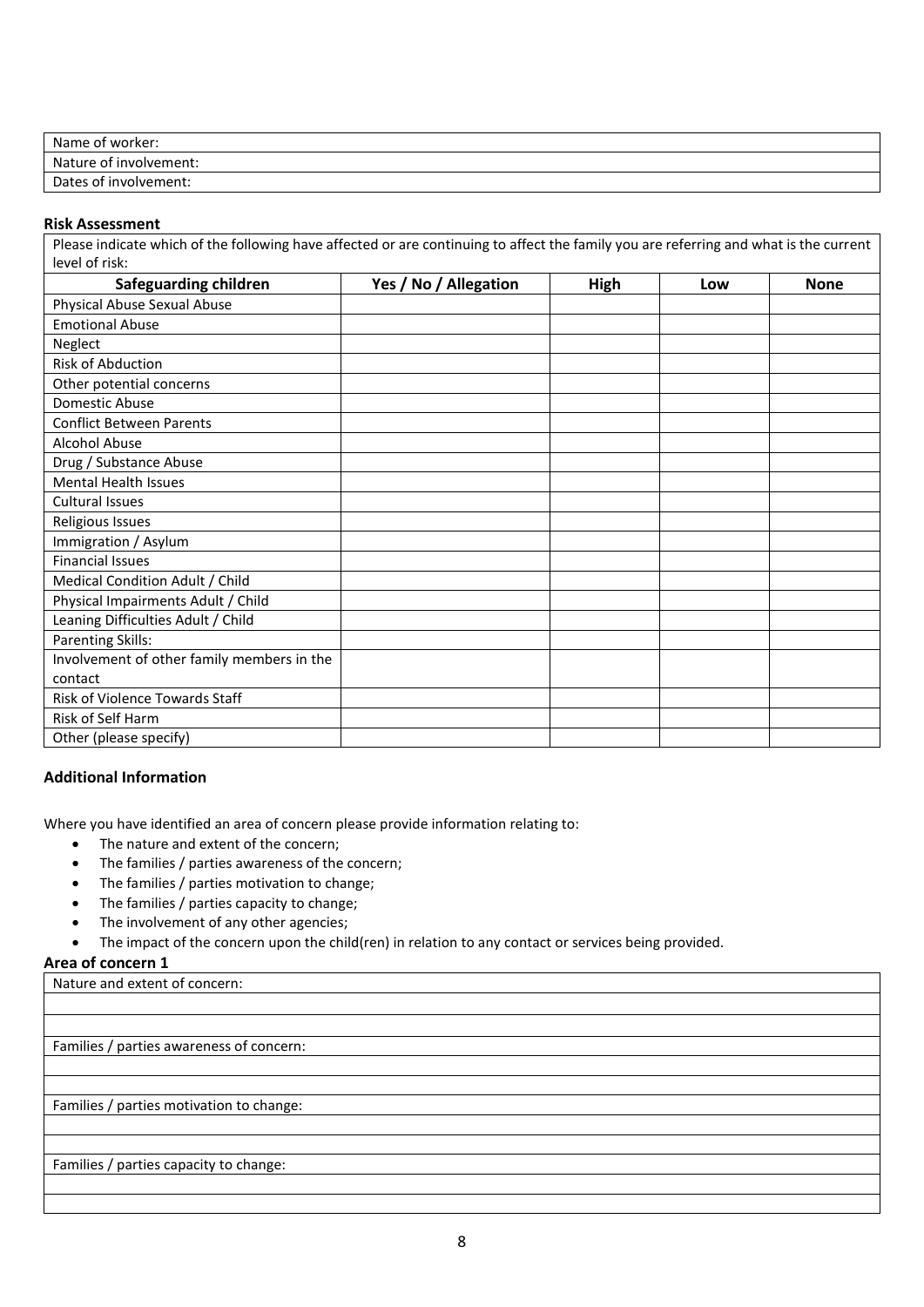Involvement of other agencies:

Impact upon the child(ren) in relation to contact and or services being provided:

## **Area of concern 2**

| Nature and extent of concern:                                                     |
|-----------------------------------------------------------------------------------|
|                                                                                   |
|                                                                                   |
| Families / parties awareness of concern:                                          |
|                                                                                   |
|                                                                                   |
| Families / parties motivation to change:                                          |
|                                                                                   |
|                                                                                   |
| Families / parties capacity to change:                                            |
|                                                                                   |
|                                                                                   |
| Involvement of other agencies:                                                    |
|                                                                                   |
|                                                                                   |
| Impact upon the child(ren) in relation to contact and or services being provided: |
|                                                                                   |
|                                                                                   |

## **Area of concern 3**

| Nature and extent of concern:                                                     |
|-----------------------------------------------------------------------------------|
|                                                                                   |
|                                                                                   |
| Families / parties awareness of concern:                                          |
|                                                                                   |
|                                                                                   |
| Families / parties motivation to change:                                          |
|                                                                                   |
|                                                                                   |
| Families / parties capacity to change:                                            |
|                                                                                   |
|                                                                                   |
| Involvement of other agencies:                                                    |
|                                                                                   |
|                                                                                   |
| Impact upon the child(ren) in relation to contact and or services being provided: |
|                                                                                   |
|                                                                                   |